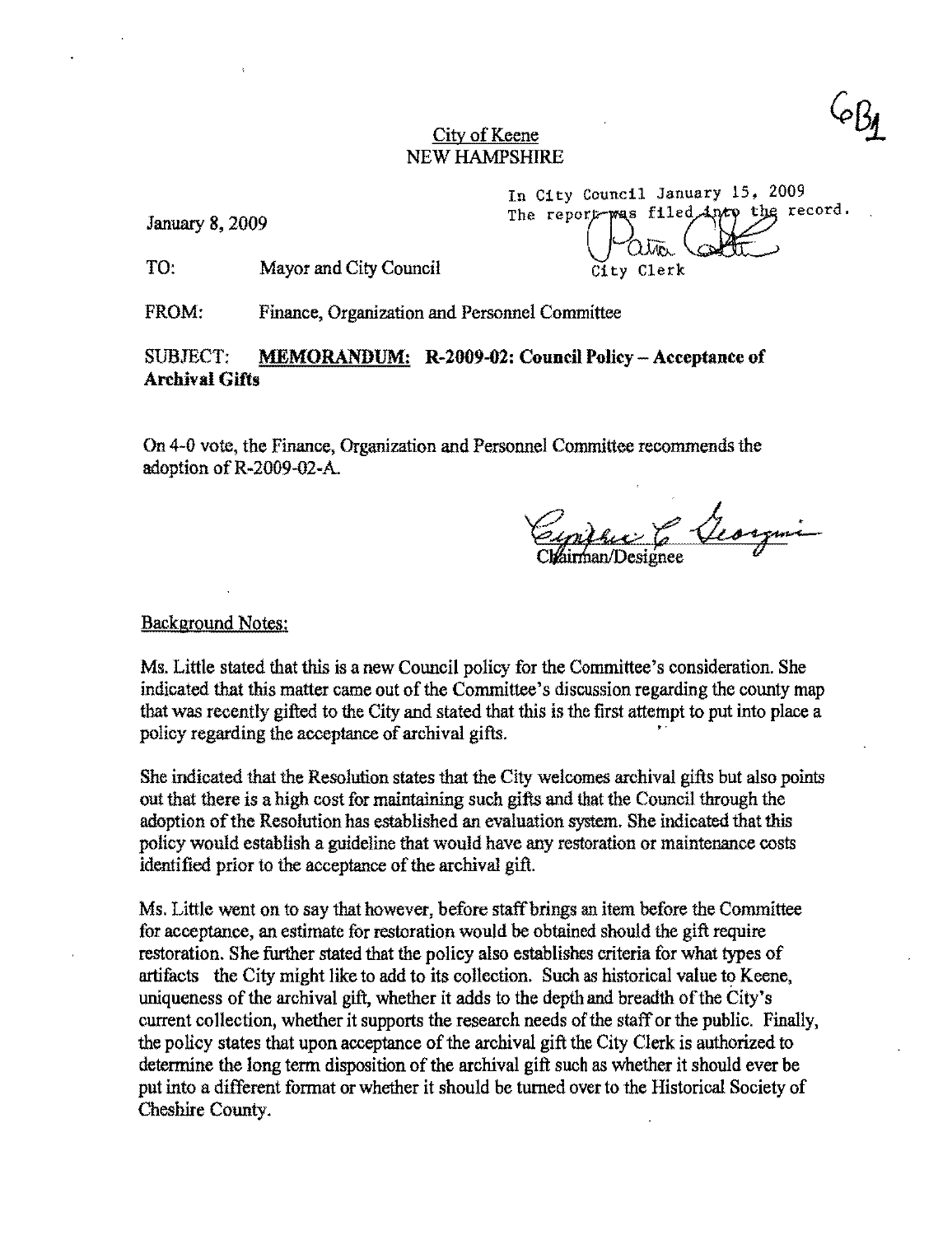Councilor Stout referred to the last phrase under the fourth WHEREAS which talks about outdated media format and asked whether this means that staff would be compelled not to accept such gifts. Ms. Little stated that this language would alert staff to the fact that there is maintenance the City needs to be aware of. Councilor Stout stated that he will support this as long as it does not compel someone to reject a gift, but added that he left this up to the Clerk's discretion. Ms. Little suggested deleting the word "inappropriate" and changing the language to read as follows:

"The following are general guidelines for archival gifts that would warrant further consideration:"

Mayor Pregent encouraged adoption of this Resolution as soon as possible and commended the City Clerk for her work on it.

On 4-0 vote, the Finance, Organization and Personnel Committee recommends the adoption ofR-2009-02-A.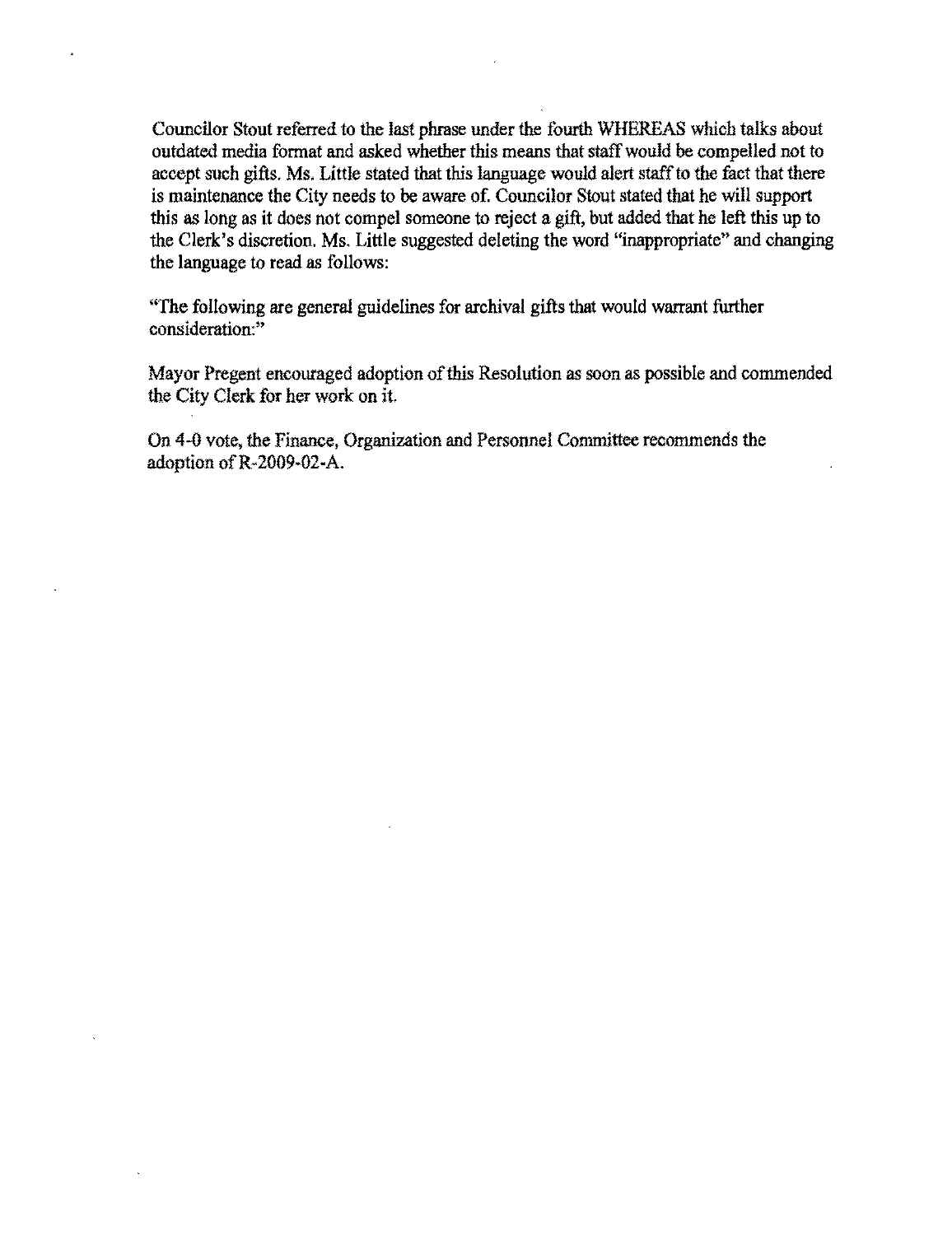#### Nine

#### Council Policy - Acceptance of Archival Gifts

WHEREAS: It *is* the responsibility of the *City* Council to accept archival gifts for the City's collection and *it*  is the responsibility of the City Clerk to manage the City's archival collection; and

- WHEREAS: The Keene City Council welcomes archival gifts from the public for the purposes of developing and adding value to the City's archival collection; and
- WHEREAS: Due to the high costs of maintaining and managing archives, all potential gifts will be evaluated by appropriate City staff in accordance with collection development criteria; and.
- WHEREAS: The following general guidelines for archival gifts would warrant further consideration: Detected: types of archival gifts are

Gifts that are not in good physical condition, for example contain mold, mildew, tears, stains, water damage or are impaired in any way that are deemed to **or** pose a threat to the existing collection and require significant restoration, conservation treatment or unique storage, unless accompanied by adequate funding from the donor or by recommendation by appropriate City staff.

Archival gift in which the donor places restrictions that will negatively affect the City's ability to **use the material.** 

Outdated media formats such as vinyl albums, audio cassettes, floppy disks etc ... ; and

WHEREAS: The City staff is authorized to reject any archival gift that is not appropriate or does not meet any of the collection development criteria set forth.

NOW, THEREFORE, BE IT RESOLVED THAT:

The Keene City Council hereby establishes the following collection developmenl criteria to be used for acceptance of archival gifts:

Historical value to Keene or surrounding area, Physical condition of archival gift, Uniqueness of archival gift, Gift adds to the depth and breadth of current archival collection, Relevance of the content, Supports research needs of individuals and/or the rights of the public.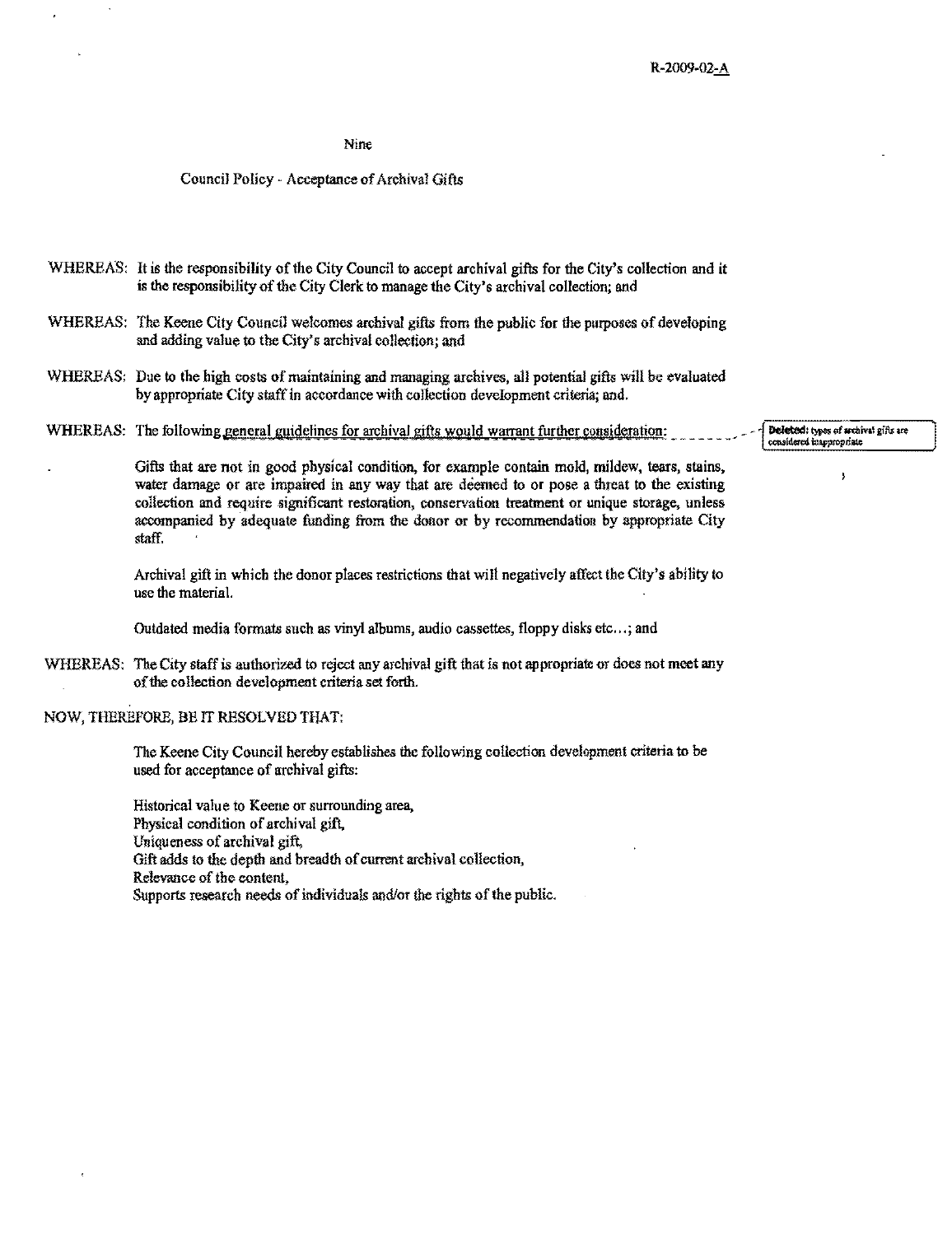## BE IT FURTHER RESOLVED THAT:

Upon final acceptance of an archival gift by the City Council that the City Clerk is authorized to determine the disposition of donated archival gifts.

Philip Dale Pregent, Mayor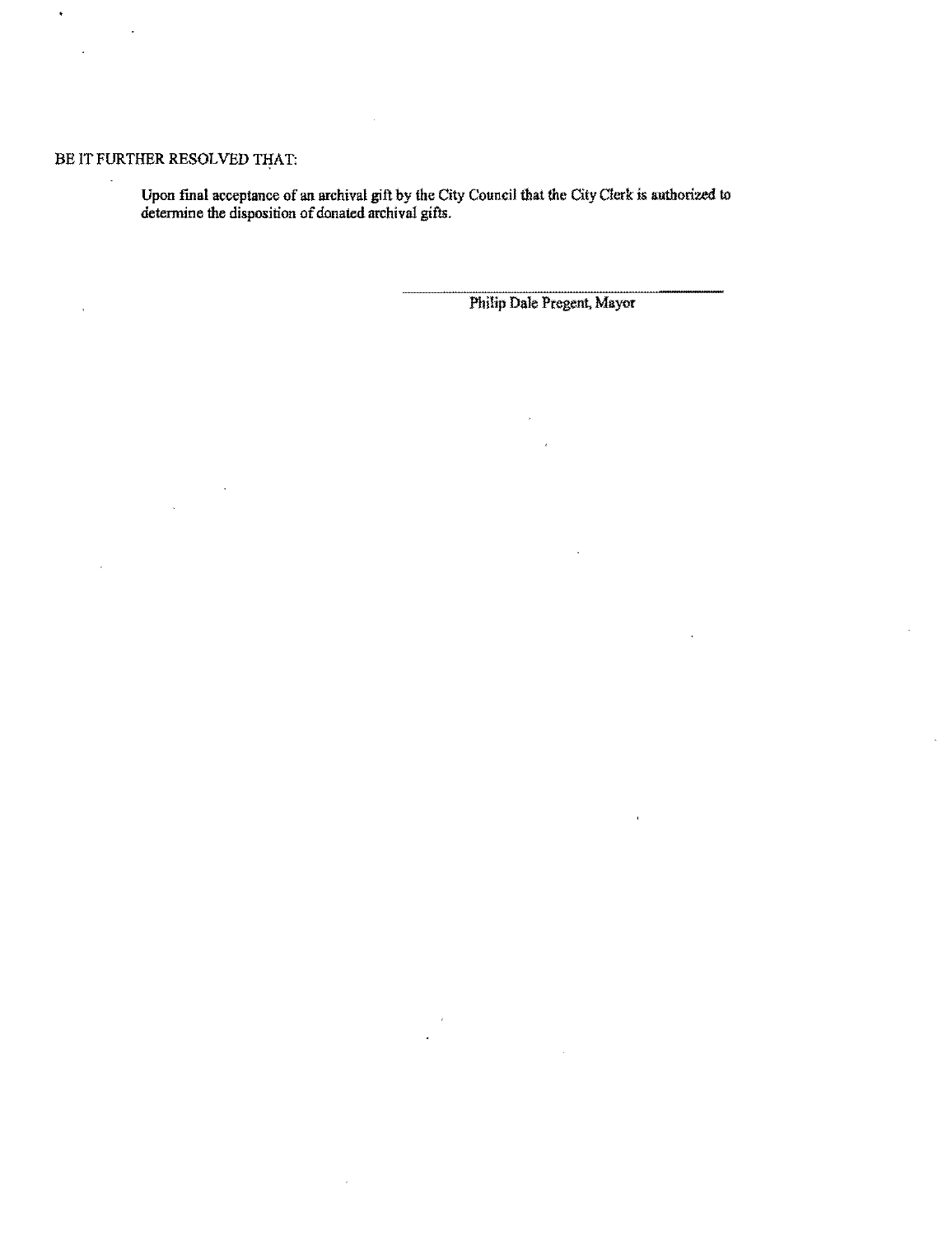

# CITY OF KEENE

| Nine<br>In the Year of Our Lord Two Thousand and multimediate multimediate multimediate multimediate multimediate multimediate |
|--------------------------------------------------------------------------------------------------------------------------------|
| Council Policy - Acceptance of Archival Gifts<br>A RESOLUTION <b>COULD'</b> I ONCY - ACCORDING OF ALCHIVAL CHA                 |

*Resolved by the City Council of the City of Keene, as follows:* 

- WHEREAS: It is the responsibility of the City Council to accept archival gifts for the City's collection and it is the responsibility of the City Clerk to manage the City's archival collection; and
- WHEREAS: The Keene City Council welcomes archival gifts from the public for the purposes of developing and adding value to the City's archival collection; and
- WHEREAS: Due to the high costs of maintaining and managing archives, all potential gifts will be evaluated by appropriate City staff in accordance with collection development criteria; and.
- WHEREAS: The following types of archival gifts are considered inappropriate:

Gifts that are not in good physical condition, for example contain mold, mildew, tears, stains, water damage or are impaired in any way that are deemed to or pose a threat to the existing collection and require significant restoration, conservation treatment or unique storage, unless accompanied by adequate funding from the donor or by recommendation by appropriate City staff.

Archival gift in which the donor places restrictions that will negatively affect the City's ability to use the material.

Outdated media formats such as vinyl albums, audio cassettes, floppy disks etc...; and

WHEREAS: The City staff is authorized to reject any archival gift that is not appropriate or does not meet any of the collection development criteria set forth.

NOW, THEREFORE, BE IT RESOLVED THAT:

The Keene City Council hereby establishes the following collection development criteria to be used for acceptance of archival gifts:

Historical value to Keene or surrounding area, Physical condition of archival gift, Uniqueness of archival gift, Gift adds to the depth and breadth of current archival collection, Relevance of the content,

PASSED Supports research needs of individuals and/or the rights of the public.